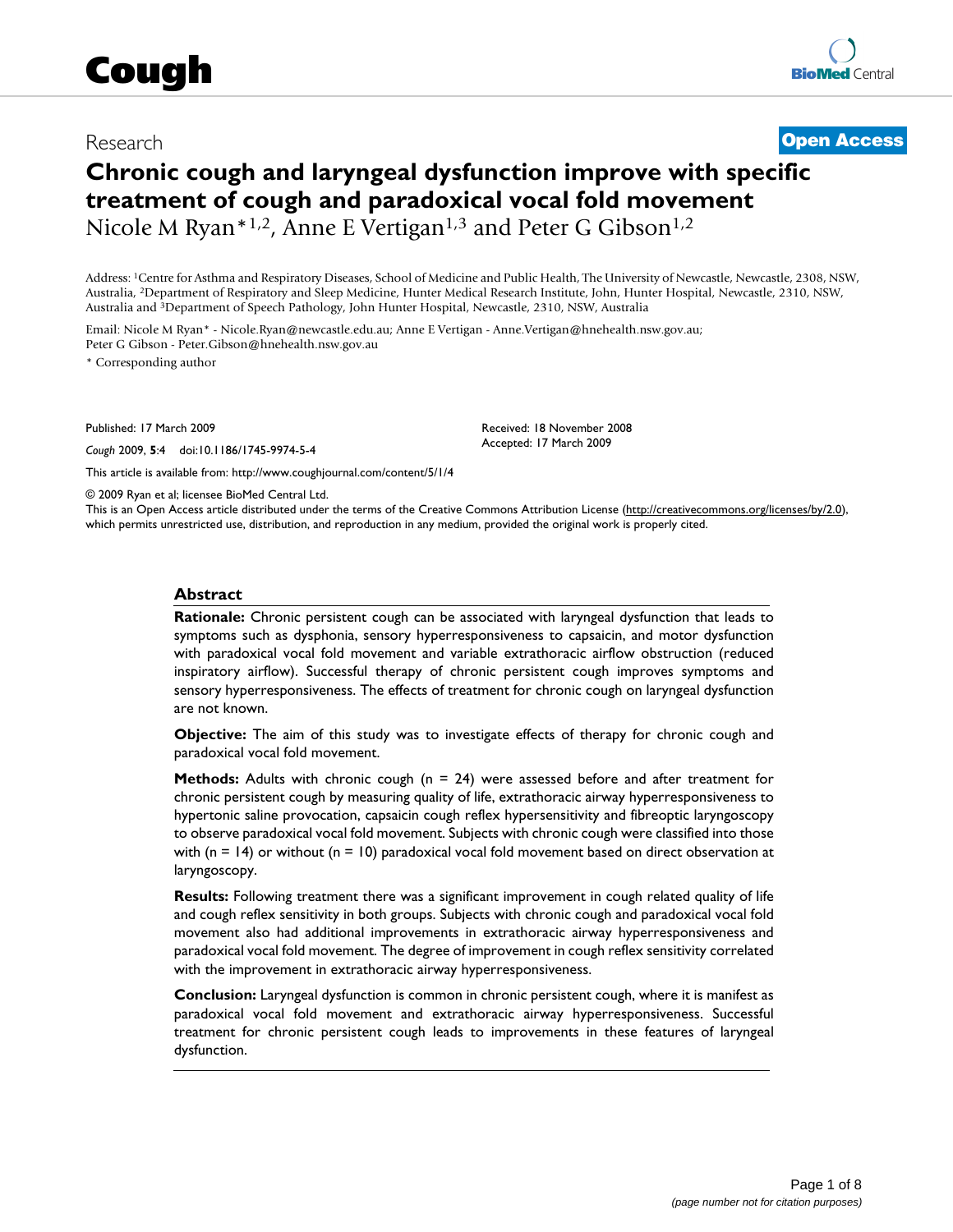#### **Background**

Chronic persistent cough is responsible for a significant illness burden in the community [\[1\]](#page-6-0). Laryngeal problems are increasingly recognized as being part of the chronic cough syndrome, and include voice symptoms such as dysphonia [[2](#page-6-1)], hyperresponsiveness of the extrathoracic airway with enhanced glottic stop reflex [[3](#page-6-2)], reduced inspiratory airflow following a provocation stimulus [[4](#page-6-3)- [6\]](#page-6-4), and paradoxical vocal fold movement (PVFM) where the vocal folds paradoxically adduct during inspiration [[7](#page-6-5)[,8\]](#page-6-6). Speech language therapy is effective for laryngeal dysfunction, and a randomized controlled trial has shown that speech language therapy treatment based on the approaches used in vocal cord dysfunction and hyperfunctional voice disorders is also effective in chronic cough [\[6\]](#page-6-4). Speech language therapy has been shown to improve symptoms [\[6](#page-6-4)] and voice abnormalities [[9](#page-6-7)] in refractory chronic cough, however the effect on other laryngeal problems in chronic persistent cough is not known. We hypothesized that treatment of patients with chronic cough and laryngeal dysfunction would result in improvement of afferent cough reflex sensitivity and the laryngeal abnormalities of paradoxical vocal fold movement and extrathoracic airway hyperresponsiveness. The aim of this study was to investigate effects of therapy for chronic cough and paradoxical vocal fold movement.

#### **Methods**

#### *Subjects*

Subjects with chronic persistent cough  $(n = 24)$  were recruited from the Respiratory Ambulatory Care Service at John Hunter Hospital in Newcastle, New South Wales, Australia. Subjects were aged between 18 and 80 years with a persistent cough of more than eight weeks. They were non-smokers or ex-smokers with less than ten pack years, had no other active respiratory or cardiac disease, and were required to have a normal chest radiograph. They were classified into 2 groups based on the presence  $(n = 14; \text{Cough+PVFM})$  or absence  $(n = 10; \text{Cough alone})$ of PVFM observed at fibreoptic laryngoscopy. All subjects provided written informed consent for this study, which was approved by the University of Newcastle's Human Research Ethics Committee and the Hunter New England Human Research Ethics Committee.

#### *Study Design*

Subjects attended a total of 5 visits over a period of 18 weeks. At visit 1, clinical history, current respiratory symptoms, medication use, passive smoking history and an inhouse rhinitis symptoms score were recorded. A number of questionnaires were also administered and these included a cough specific quality of life questionnaire (Leicester Cough Questionnaire, (LCQ)) [[10\]](#page-6-8), a gastroesophageal reflux symptoms questionnaire [\[11](#page-6-9)], a generic quality of life questionnaire (SF36) [[12\]](#page-6-10) and a laryngeal dysfunction questionnaire (LDQ) [[13](#page-6-11)].

All subjects were non-smokers or ex-smokers with less than 10 pack years and not exposed to current passive smoking and this was confirmed by exhaled carbon monoxide measurement [[14](#page-6-12),[15\]](#page-6-13). Fractional expired nitric oxide (FENO) was also measured [\[16](#page-6-14)]. At visit 2 each subject underwent capsaicin cough reflex sensitivity testing (CRS) [[17](#page-6-15),[18\]](#page-6-16) followed by sputum induction using 4.5% saline [\[19\]](#page-6-17). Visit 3 included a fibreoptic laryngoscopy, followed by hypertonic saline provocation challenge (HSC) with inspiratory flow volume curve measurement [\[20](#page-6-18),[21\]](#page-7-0) and then post-challenge laryngoscopy. The chronic cough subjects were then treated for their cough-related diagnoses (see below). Subjects returned 8 weeks after treatment to complete post treatment visits. Visit 4 repeated symptom questionnaires, FENO, CRS and sputum induction. Laryngoscopy was repeated before and after hypertonic saline provocation challenge at visit 5. Inspiratory/ expiratory flow volume curves were performed before and during saline challenge, after each dose.

#### *Treatment Programme*

A probability based diagnostic assessment approach was used [\[22\]](#page-7-1) with the addition of induced sputum analysis to identify eosinophilic bronchitis [\[23](#page-7-2)], fibreoptic laryngoscopy to identify PVFM [\[24](#page-7-3)], and history and polysomnography to identify obstructive sleep apnea [[25\]](#page-7-4). Asthma was established by doctor's diagnosis and current bronchial hyperresponsiveness and subjects were treated with inhaled corticosteroid/long-acting beta agonist combination (budesonide/eformoterol 200/6 mcg bd via Turbuhaler, AstraZeneca Sweden). Gastroesophageal reflux was suggested by a history of heartburn, dysphagia, or acid regurgitation, or an association between cough and posture or eating. Antireflux therapy included proton pump inhibitor (omeprazole 20 mg bid) and antireflux measures including advice about diet and sleeping posture. Rhinosinusitis was suggested by symptoms of nasal obstruction or sneezing, postnasal drip, nasal discharge, and when clinical or fibreoptic nasendoscopic examination of the nasopharynx and oropharynx revealed mucosal inflammation or mucopurulent secretions. In the absence of these criteria, a sinus computed tomography (CT) scan was performed if there was strong clinical suspicion of rhinosinusitis. Subjects with rhinitis received oral antihistamine (cetirizine, 10 mg od) and nasal corticosteroid spray (budesonide 128 mcg bid). Angiotensin Converting Enzyme inhibitors (ACE-I) were ceased and replaced with alternate antihypertensive medication. Subjects with eosinophilic bronchitis (induced sputum eosinophils > 3%) received inhaled corticosteroid/long-acting beta agonist combination (budesonide/eformoterol 200/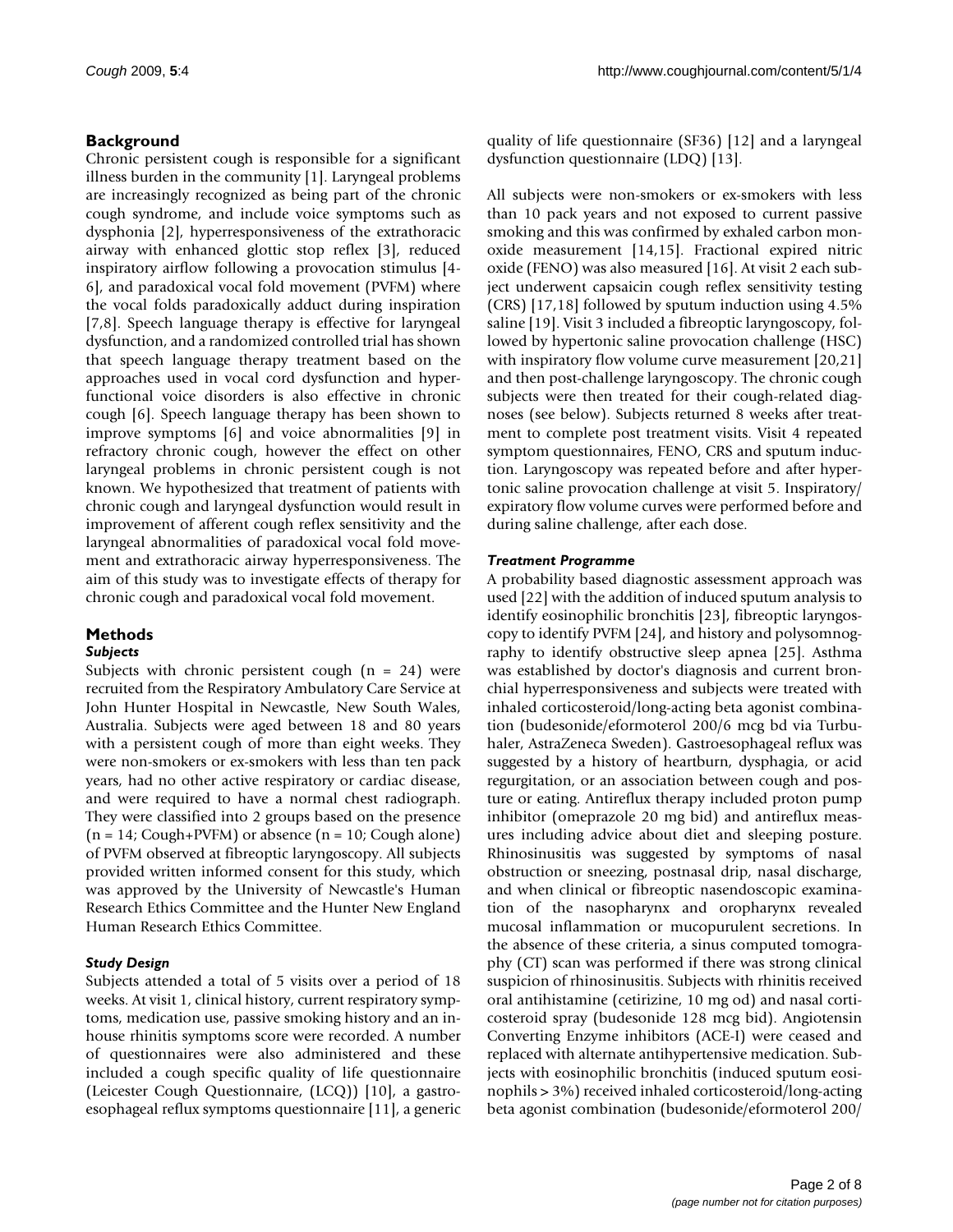6 mcg bd via turbuhaler, AstraZeneca, Sweden). Subjects with PVFM were treated with speech language therapy that was administered by a speech pathologist that involved 4 weekly sessions addressing education, vocal hygiene, cough suppression strategies, relaxed throat breathing techniques and psychoeducational counseling [[6](#page-6-4)]. Obstructive sleep apnea was suggested by a history of snoring, sleep disturbance or excessive daytime somnolence, confirmed by overnight polysomnography, and treated by nasal continuous airways pressure (nCPAP).

#### *Clinical Methods*

#### *Forced Expired Nitric Oxide*

Forced Expired Nitric Oxide (FENO) was measured using an on-line chemiluminescence analyser (NiOx, Aerocrine AB, Smidesvägen 12, SE-171 41 Solna, Sweden) according to published European Respiratory Society/American Thoracic Society guidelines [[16\]](#page-6-14). Subjects inhaled medical-grade compressed air that contained < 2 ppb NO and then exhaled via a high expiratory resistance while targeting a mouth pressure of 20 mm Hg. This produces an expiratory flow rate of 50 mL/s (including analyser sampling rate). Exhalations were repeated until three plateau FENO values vary by < 5%. The mean of the three replicate FENO values was used.

#### *Hypertonic Saline Challenge (HSC)[\[26](#page-7-5)]*

Prior to HSC, subjects withheld bronchodilators for their duration of action and antihistamines for 48 hours. Subjects were instructed in the correct performance of inspiratory and expiratory Flow Volume Loops (FVL). The manoeuvre consisted of tidal breathing, deep inspiration to total lung capacity, forced expiration to residual volume followed by deep inspiration to total lung capacity. Hypertonic saline (4.5%) was inhaled for doubling time periods and a inspiratory-expiratory FVL was measured, in duplicate, 60 seconds after each saline dose using a KoKo K323200 Spirometer (Technipro, North Parramatta, Australia). Forced expiratory time was held constant at subsequent manoeuvres in order to ensure consistency. If the FEV<sub>1</sub> fell by more than 15%, 200 μg of salbutamol was administered via a valved holding chamber (Volumatic, Allen and Hanburys, GlaxoSmithKline Australia Pty Ltd, Boronia, Australia).

#### *Capsaicin Cough Reflex Sensitivity testing (CRS) [[17](#page-6-15)[,18](#page-6-16)]*

Solutions of capsaicin (Sigma-Aldrich Co., Castle Hill, Australia) concentrations ranging from 0.98 to 500 μM were prepared daily. Subjects inhaled single breaths (from Functional Residual Capacity (FRC) to total lung capacity (TLC)) of capsaicin aerosol from a compressed air-driven nebulizer (model 646, Technipro, North Parramatta, Australia) controlled by a dosimeter (KoKo Digidoser 323200; Technipro Marketing Pty Ltd., Sydney, New South Wales, Australia). The inspiratory flow was standardized at 0.5 L/s with an inspiratory flow regulator valve. Cough counting was done for 30 s after exposure to each dose, and the investigation ended when the subject coughed five or more times in response to one dose, or received a dose of the highest concentration.

#### *Fibre Optic Laryngoscopy (FOL)*

Flexible fibreoptic laryngoscopy (Pentax VNL-1330, Asahi Optical Co, Tokyo, Japan) was performed at baseline and immediately after a hypertonic saline challenge [[20,](#page-6-18)[21](#page-7-0)]. Prior to the procedure, the nasal cavity was anesthetised with lignocaine hydrochloride 5.0% and phenylephrine 0.5% (ENT Technologies, Malvern, Victoria, Australia). The nasendoscope was then passed into the nares and positioned above the larynx. The movements of the true vocal folds were observed during tidal respiration over a period ≥2 minutes. Adduction of the vocal folds throughout the inspiratory phase and/or the beginning of expiration was considered as PVFM. These findings encompassed paradoxical glottic closure during several respiratory cycles ranging from a partial (> 50%) adduction of the true vocal folds without cordal contact to a total closure of the anterior two-third of the vocal folds. The presence of an open posterior glottic chink was noted if present. Adduction that occurred only during the second part of exhalation is a normal variant and was not recorded as PVFM.

The gold standard used for the diagnosis of PVFM during the study was a positive laryngoscopy demonstrating paradoxical vocal fold motion at baseline and/or post-HSC while symptomatic.

#### *Analysis*

All analyses were performed using statistical and data analysis software STATA (Statacorp, Texas, USA). Non parametric quantitative data were compared using the Wilcoxon rank sum test and for parametric data, ttest for matched pair data was used. Significance for 2 group comparison was set at  $p < 0.05$ .

#### **Results**

Twenty-four subjects with a chronic persistent cough participated in the study. The subjects had a median (IQR) cough duration of 24 (13–84) months and were predominantly female [Table [1\]](#page-4-0). There were 14 subjects with Cough+PVFM and 10 with Cough alone (CC). Subjects were treated [Table [2\]](#page-4-1) and both groups responded with a significant improvement in cough-related quality of life  $(LCQ, p = 0.001$  for Cough+PVFM Group,  $p = 0.01$  for CC Group), associated diagnosis symptom questionnaire scores [Table [3](#page-5-0)] and cough reflex sensitivity  $(C5, p = 0.008)$ for Cough +PVFM Group and C5,  $p = 0.04$  for CC Group), [Figures [1](#page-3-0)a, 1b]. For the Cough+PVFM subjects, we found that PVFM and extrathoracic airway hyperresponsiveness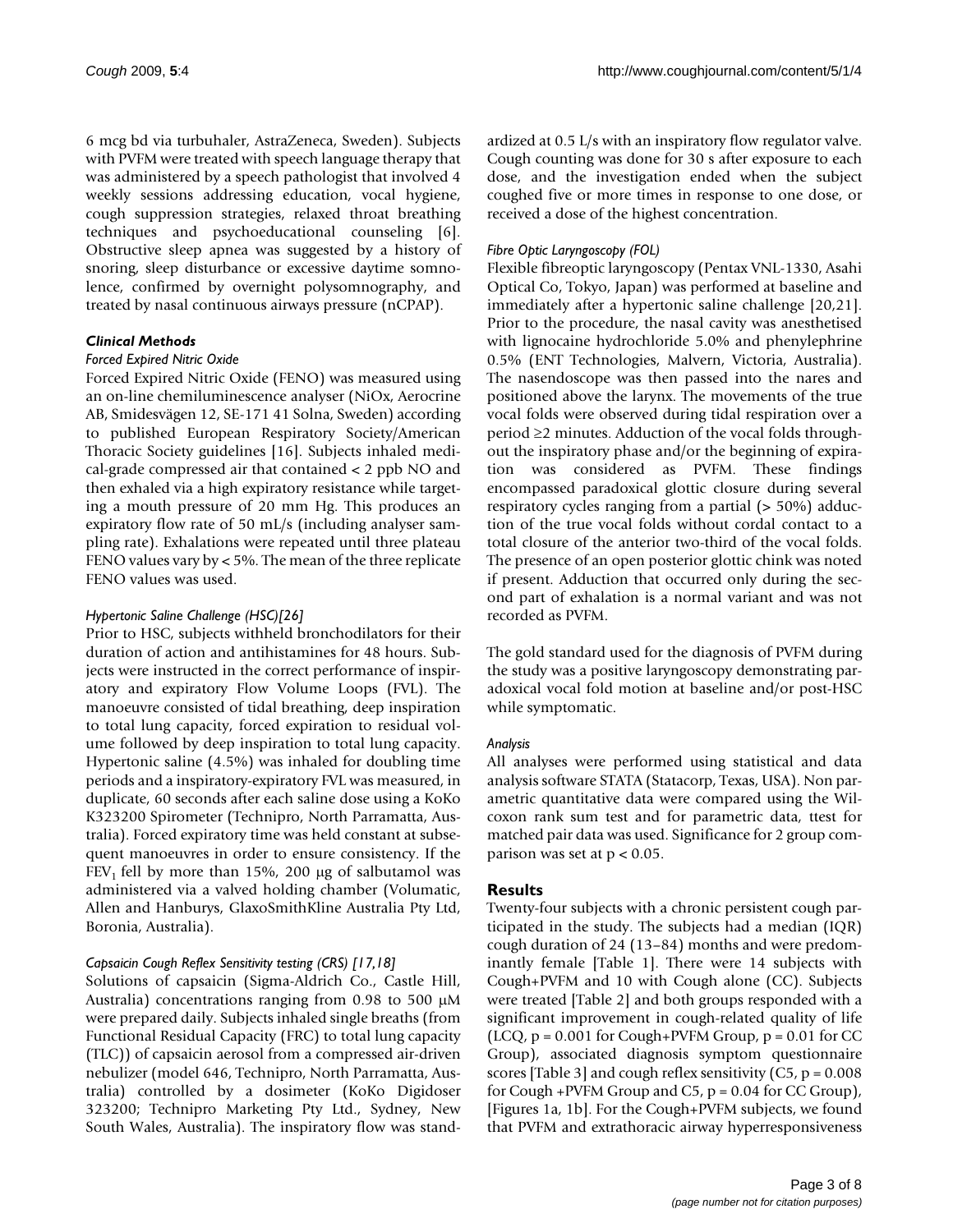<span id="page-3-0"></span>

<span id="page-3-1"></span>

#### 30 25 %fallFIF<sub>50%</sub> $(mL)$ (%fallFIF $_{50\%}$ /mL) EAHR-DRS EAHR-DRS 20 15 10 5  $0.98(1.67)$  1.43 (6.11)  $\mathsf{C}$ Pre Rx Post Rx CC GROUP

### **Figure 1**

*a* **Cough reflex sensitivity (CRS) to capsaicin before (pre) and after (post) treatment in the chronic cough with paradoxical vocal fold movement (CC+PVFM) group**. Solid bars are median values, with median (IQR) reported on figure,  $p = 0.005$ .  $C5 =$  capsaicin dose to elicit 5 or more coughs 30 sec after dose administered. *b* Cough reflex sensitivity (CRS) to capsaicin before (pre) and after (post) treatment in the chronic cough alone (CC) group. Solid bars are median values, with median (IQR) reported on figure,  $p = 0.04$ . C5= capsaicin dose to elicit 5 or more coughs 30 sec after dose administered.

responded positively to treatment and was significantly reduced for the Cough+PVFM group, [Figure [2a](#page-3-1)] and unchanged for the CC alone group, [Figure [2b](#page-3-1)].

Ten of the 14 subjects with PVFM attended speech language therapy. After treatment, PVFM had resolved in 8 of these 10 subjects ( $p = 0.039$  by McNemar's chi square test). Four of the Cough+PVFM subjects did not attend speech language therapy before returning for their posttreatment visits. PVFM did not resolve in 3 of these 4 subjects but did resolve in 1 subject. Interestingly this subject

### Figure 2

*a* **Extrathoracic Airway Hyperresponsiveness (EAHR) represented as FIF50 Dose Response Slope to hypertonic saline provocation before (pre) and after (post) treatment in the chronic cough with paradoxical vocal fold movement (CC+PVFM) group**. Solid bars are median values, with median (IQR) reported on figure,  $p =$ 0.02. *b* Extrathoracic Airway Hyperresponsiveness (EAHR) represented as FIF<sub>50</sub> Dose Response Slope to hypertonic saline provocation before (pre) and after (post) treatment in the chronic cough alone (CC) group. Solid bars are median values, with median (IQR) reported on figure,  $p = 0.58$ .

was the only male in this group of four and had the shortest cough duration (12 months) and youngest age (22 years).

In the Cough alone (CC) group, extrathoracic airway responsiveness was not increased and with therapy remained unchanged from baseline [Figure [2b](#page-3-1)]. Baseline spirometry and FENO were not altered by treatment for both cough groups [Table [4](#page-5-1)].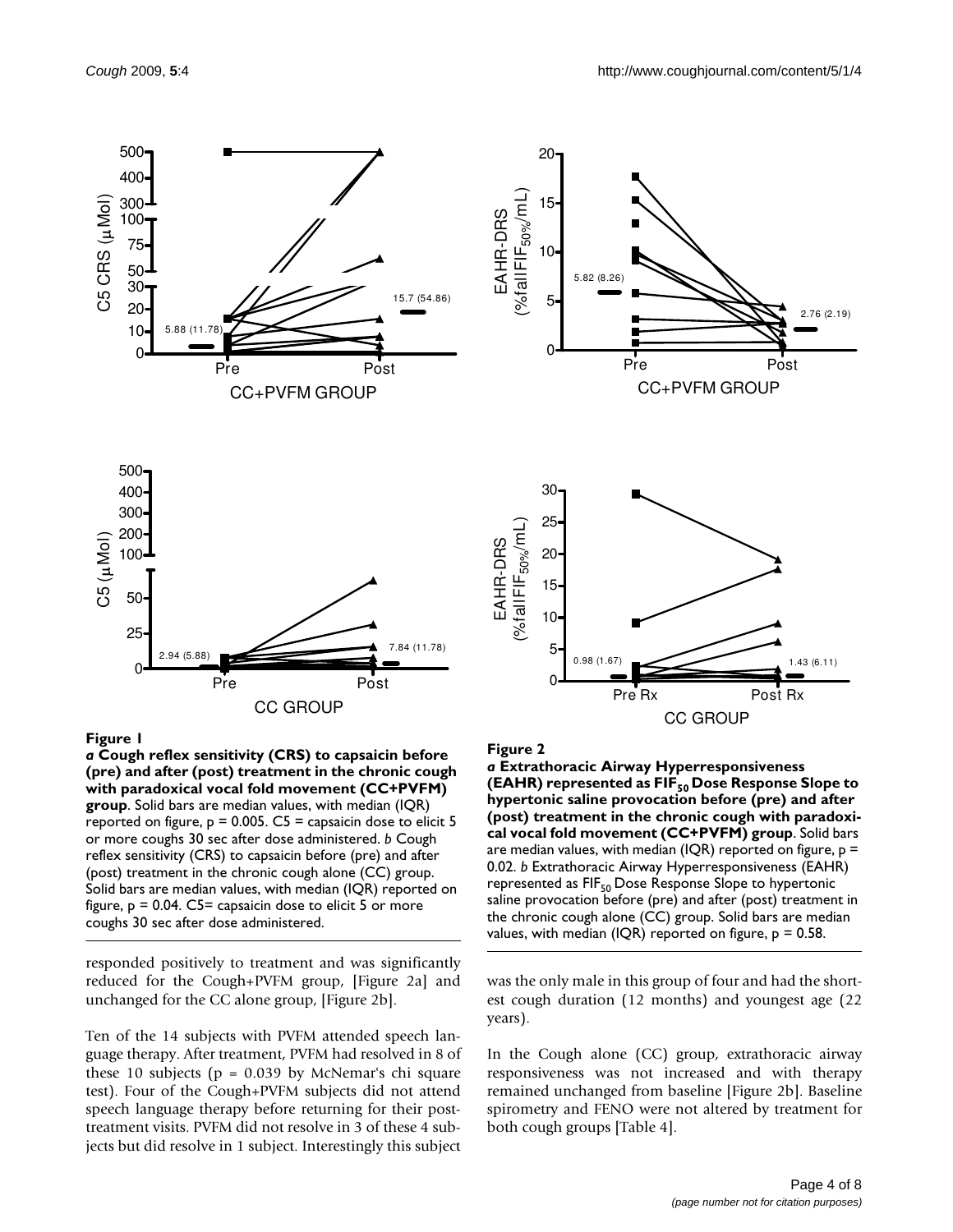<span id="page-4-0"></span>**Table 1: Subject Characteristics. Median (IQR) unless otherwise stated.**

|                               | <b>Subject Characteristics</b> |             |      |  |
|-------------------------------|--------------------------------|-------------|------|--|
|                               | <b>CC+PVFM</b>                 | СC          | Р    |  |
| <b>Number</b>                 | $\overline{14}$                | 10          |      |  |
| Gender, M/F                   | 2/12                           | 3/7         | 0.62 |  |
| Age, years                    | 56 (40)                        | 58 (15)     | 0.88 |  |
| Age Range, years              | $22 - 78$                      | $47 - 69$   |      |  |
| Exhaled CO, ppm Mean ± SEM    | $1.69 \pm 0.35$                | $1.0 \pm 0$ | 0.10 |  |
| <b>Cough Duration, months</b> | 18 (48)                        | 36 (168)    | 0.11 |  |

CC+PVFM = Chronic Cough + Paradoxical vocal fold movement CC = Chronic Cough alone

#### **Discussion**

This study has identified that paradoxical vocal fold movement and extrathoracic airway hyperresponsiveness are improved by specific treatment for chronic persistent cough, and that this improvement occurs alongside improvements in cough specific quality of life and cough reflex sensitivity. The data provides objective evidence of laryngeal dysfunction in some patients with chronic cough, and shows that it responds to therapy for chronic persistent cough. These results are consistent with Vertigan et al [\[6\]](#page-6-4) who found that a substantial proportion of their refractory chronic cough participants had extrathoracic airway hyperresponsiveness, similar to subjects who had vocal cord dysfunction (VCD), however they extend

#### <span id="page-4-1"></span>**Table 2: Subject Diagnosis and Treatment**

these results by showing that PVFM and EAHR can improve after treatment for chronic persistent cough.

Laryngeal dysfunction is increasingly recognized in chronic persistent cough. Symptoms such as voice hoarseness, dyspnoea, wheeze and cough may all occur as a result of laryngeal dysfunction [[2](#page-6-1)]. Prudon et al have also reported laryngeal dysfunction in chronic cough where they described an enhanced glottic stop reflex in chronic cough patients [[3](#page-6-2)]. These patients exhibited enhanced glottic closure in response to inhaled ammonia. Extrathoracic airway hyperresponsiveness is another manifestation of laryngeal dysfunction and has been reported in several conditions where cough is prominent, such as rhinosinusitis, ACE inhibitor cough, gastroesophageal reflux, and patients with asthma-like symptoms [[4](#page-6-3),[5](#page-6-19),[25\]](#page-7-4). Speech language therapy is effective for laryngeal dysfunction, and it has previously been shown to be effective for refractory cough [\[6\]](#page-6-4). The results of the current study provide a mechanistic explanation for these responses by demonstrating that laryngeal dysfunction is responsive to treatment for chronic persistent cough, and correlates with an improvement in cough reflex sensitivity.

In this study we used an open design with objective measures to assess outcome. Although a nonrandomized design is a limitation, our primary purpose was to determine if the measures of laryngeal dysfunction that occur in chronic persistent cough are responsive to effective therapy. The study achieved these aims by using objective measures and has provided novel data on how PVFM and EAHR improve with therapy of chronic persistent cough. The results extend what is known about how successful therapy works in chronic persistent cough, and provide

| Diagnosis, n                   | <b>CC+PVFM</b> | <b>CC</b>       | <b>Treatment</b>        |
|--------------------------------|----------------|-----------------|-------------------------|
| <b>Asthma</b>                  |                | 5               | Inhaled Corticosteroid  |
| <b>GORD</b>                    | П              | $\overline{10}$ | Proton Pump Inhibitor   |
| <b>Rhinitis</b>                | П              |                 | Nasal Steroid           |
|                                | 9              |                 | Antihistamine           |
| <b>Eosinophilic Bronchitis</b> |                |                 | Inhaled Corticosteroid  |
| <b>Sleep Apnoea</b>            | 0              |                 | nCPAP                   |
| <b>PVFM</b>                    | 14*            | 0               | Speech Language Therapy |

\*4 Subjects did not attend speech language therapy.

PVFM = paradoxical vocal fold movement

nCPAp = nasal continuous airways pressure

CC = chronic cough alone

CC+PVFM = Chronic Cough + Paradoxical vocal fold movement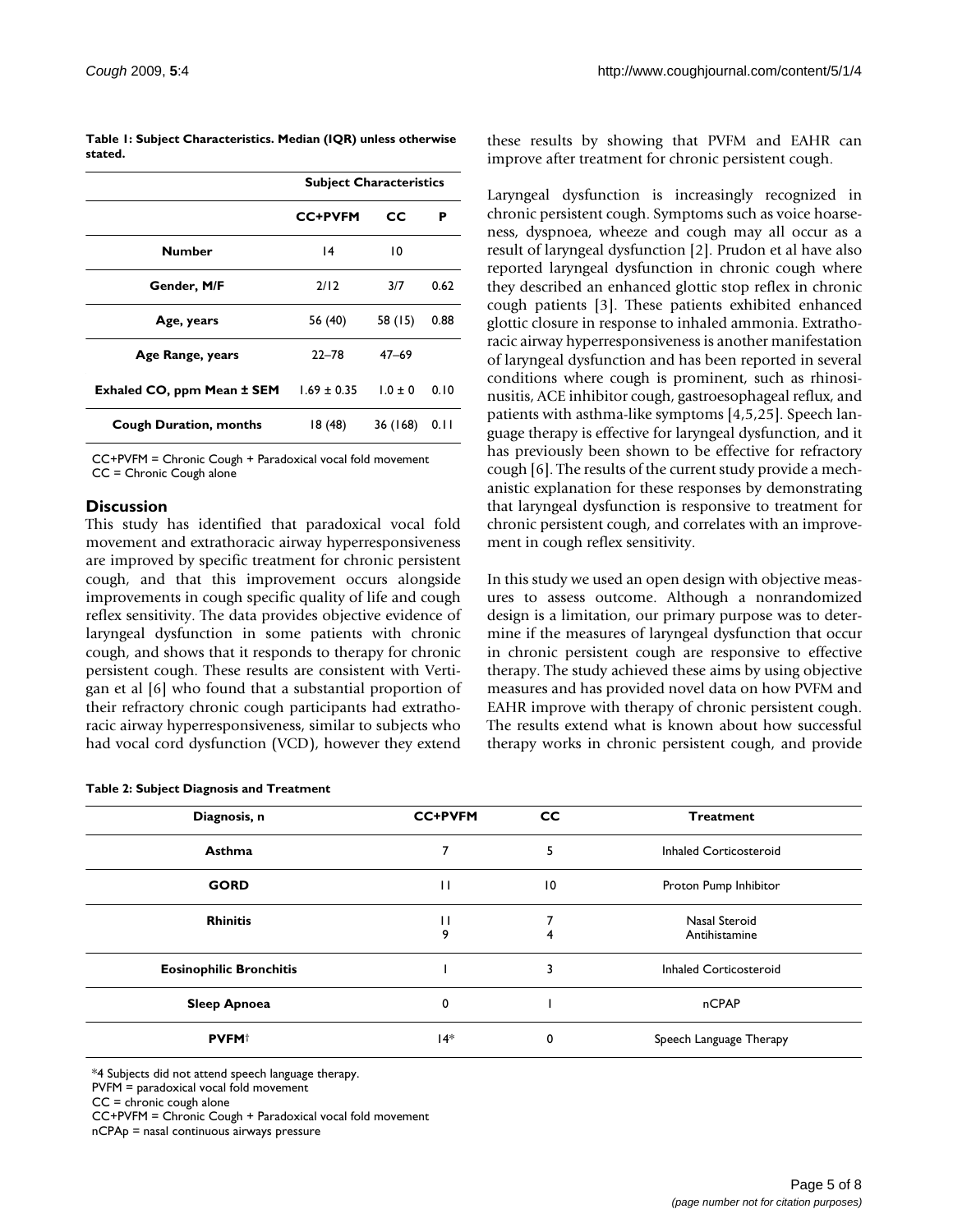| <b>CC+PVFM</b>        |                 |                       | <b>CC</b> |                 |                       |         |
|-----------------------|-----------------|-----------------------|-----------|-----------------|-----------------------|---------|
| <b>Measurement</b>    | <b>Baseline</b> | <b>Post Treatment</b> | p         | <b>Baseline</b> | <b>Post Treatment</b> | р       |
| <b>LCQ Score</b>      | 10.5(3.1)       | 16.2(1.5)             | $0.001*$  | 10.4(6.2)       | 17.5(7.1)             | $0.01*$ |
| <b>GORD Score</b>     | 15(7)           | 9(6)                  | $0.005*$  | 15.5(7)         | 11(6)                 | $0.02*$ |
| <b>Rhinitis Score</b> | 9(5.5)          | 4.5(9)                | $0.04*$   | 10.5(3.5)       | 5(6.5)                | $0.03*$ |
| <b>LDQ Score</b>      | 5(4)            | 3.5(4)                | $0.008*$  |                 |                       |         |

<span id="page-5-0"></span>**Table 3: Change in symptom questionnaires before and after treatment. Median (IQR) unless otherwise stated.**

 $*$ A value of  $p < 0.05$  considered to be significant

LCQ = Leicester cough questionnaire

GORD = Gastroesophageal reflux disease questionnaire

LDQ = Laryngeal dysfunction questionnaire

data that supports the favourable responses reported for symptoms, cough frequency, and measures of cough reflex sensitivity. We now show that laryngeal dysfunction also improves with treatment of chronic persistent cough in those patients with cough and PVFM. Future studies could provide further evidence of efficacy by using a randomized design, and potentially assessing any incremental benefits of speech language treatment.

We studied subjects who were representative of those with chronic persistent cough. They were primarily middleaged females (80%) with a significant cough duration and similar prevalence of the medical conditions that have been associated with persistent cough [[18,](#page-6-16)[27](#page-7-6)[,28](#page-7-7)]. We assessed cough reflex sensitivity to capsaicin using a validated technique and we found similar levels of cough reflex hypersensitivity to those reported elsewhere [[18](#page-6-16),[28\]](#page-7-7). This suggests that the results can be generalized to patients with chronic persistent cough.

There was a moderately significant ( $r = -0.65$ ,  $p = 0.02$ ) correlation in the Cough+PVFM Group for treatment related changes in extrathoracic airway hyperresponsiveness dose response slope and CRS-C5 [Figure [3\]](#page-6-20). This decrease in cough sensitivity corresponding with a fall in extrathoracic airway hyperresponsiveness dose response slope further supports validity of PVFM treatment with speech language therapy compared to no correlation between these two measures for the CC Group who did not undertake speech language therapy.

#### **Conclusion**

In conclusion, this study identifies that the laryngeal dysfunction that occurs in some patients with chronic persistent cough is responsive to therapy.

#### **Text Abbreviations (In alphabetical order)**

CC: Chronic Cough; CRS: Cough Reflex Sensitivity; EAHR: Extrathoracic Airway HyperResponsiveness; eCO: exhaled Carbon Monoxide; FENO: Forced Expired Nitric

<span id="page-5-1"></span>

|  | Table 4: Non-significant change in FENO and spirometry after cough treatment. Median (IQR) unless otherwise stated. |  |
|--|---------------------------------------------------------------------------------------------------------------------|--|
|--|---------------------------------------------------------------------------------------------------------------------|--|

|                               | <b>CC+PVFM</b>    |                       | CC.  |                   |                       |      |
|-------------------------------|-------------------|-----------------------|------|-------------------|-----------------------|------|
|                               | <b>Baseline</b>   | <b>Post Treatment</b> | p    | <b>Baseline</b>   | <b>Post Treatment</b> | p    |
| FENO, ppb                     | 13.7(8.8)         | 12.9(7.6)             | 0.83 | 26.0(18.9)        | 21.7(13.2)            | 0.33 |
| FEVI (%pred) Mean ± SEM       | $90.8 (\pm 19.3)$ | $90.7 (\pm 18.3)$     | 0.48 | $90.8 (\pm 26.5)$ | $91.9 (\pm 24.3)$     | 0.54 |
| FVC (%pred)                   | 99.6(29.1)        | 93.1 (15.0)           | 0.55 | 100.9(15.9)       | 102.2(17.4)           | 0.88 |
| FEVI/FVC (%)                  | 82(8)             | $82$ (11)             | 0.90 | 74 (9)            | 74 (10)               | 0.54 |
| $FIF_{50\%}(L/s)$             | 2.97(1.72)        | 2.85(1.10)            | 0.38 | 4.07(1.47)        | 4.08(1.52)            | 0.11 |
| $\mathsf{FIF}_{50\%}$ (%pred) | 78.3 $(\pm 30.0)$ | 70.6 $(\pm 24.4)$     | 0.24 | $96.2 (\pm 36.5)$ | $106.6 (\pm 31.3)$    | 0.10 |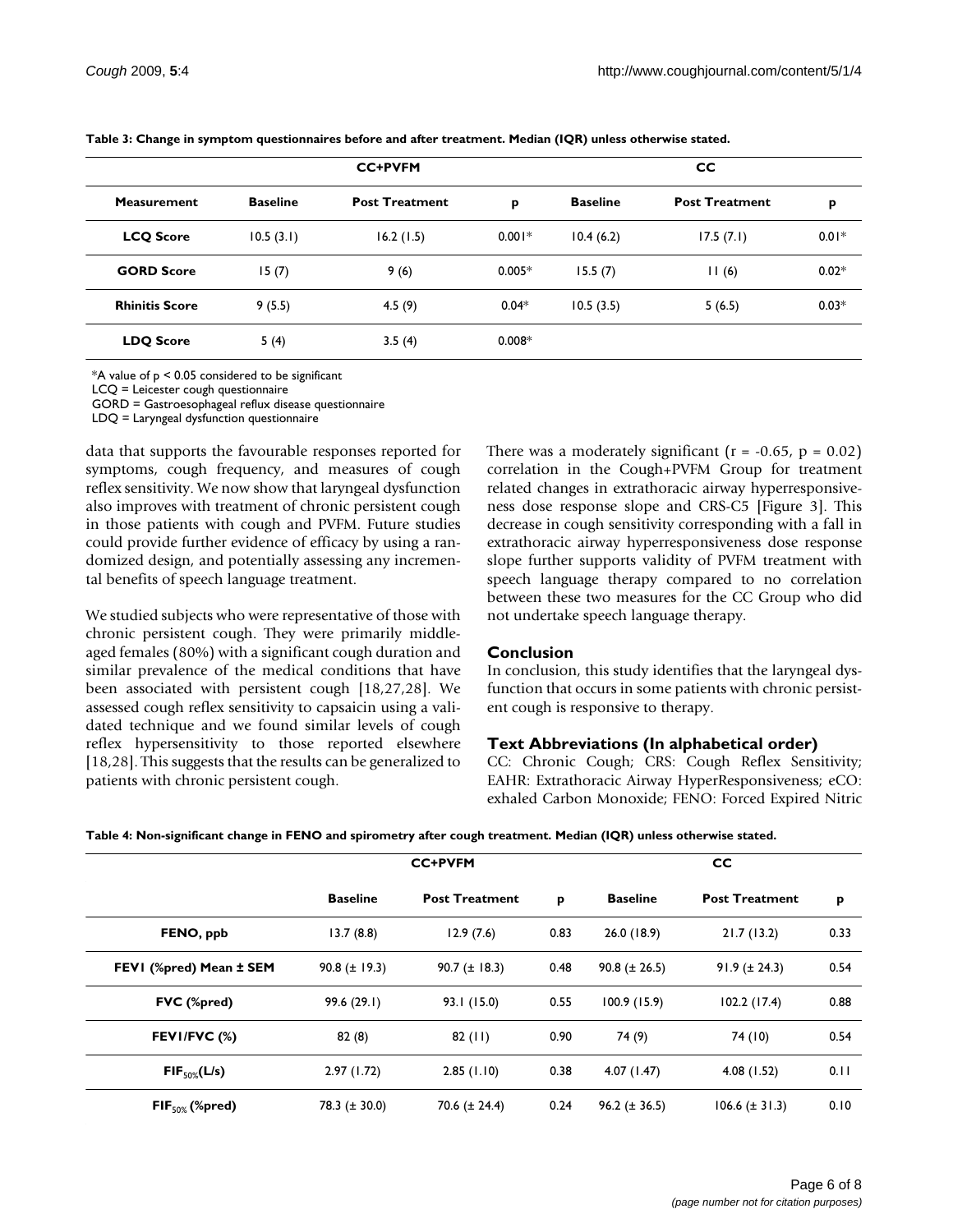<span id="page-6-20"></span>



**Example 3** and the state of the state of the state of the state of the state of the state of the state of the state of the state of the state of the state of the state of the state of the state of the state of the state o **Log change in Extrathoracic Airway Hyperrespon**siveness (EAHR) represented as FIF<sub>50</sub> Dose Response **Slope (DRS) to hypertonic saline provocation correlated with log change in Cough Reflex Sensitivity (CRS) to capsaicin**.

Oxide; FOL: Fibre Optic Laryngoscopy; GORD: GastroOesophageal Reflux Disease; HSC: Hypertonic Saline Challenge; IQR: InterQuartile Range; LCQ: Leicester Cough Questionnaire; LDQ: Laryngeal Dysfunction Questionnaire; PVFM: Paradoxical Vocal Fold Movement

#### **Competing interests**

The authors declare that they have no competing interests.

#### **Authors' contributions**

NR and PG planned the study. NR recruited the subjects and performed the objective cough and EAHR methods, questionnaires, assisted with fibreoptic laryngoscopy, collected and reviewed data, participated in the design and drafted the manuscript. PG performed patient assessment, physical examinations and fibreoptic laryngoscopy and prescribed medication. AV performed speech pathology treatment and reviewed the manuscript. PG also participated in the manuscript drafting and coordination of the manuscript. All authors read and approved the final manuscript.

### **Sources of Funding**

Nicole M Ryan holds a PhD scholarship from the NHMRC CCRE in Respiratory and Sleep Medicine, Australia.

Anne Vertigan holds a post-doctoral fellowship from the NHMRC CCRE in Respiratory and Sleep Medicine, Australia

Professor Peter Gibson is an NHMRC Practitioner Fellow.

#### **Acknowledgements**

The authors wish to thank the Hunter Medical Research Institute (Priority Research Centre for Asthma and Respiratory Diseases) laboratory for induced sputum analyses.

#### **References**

- <span id="page-6-0"></span>1. Everett CF, Kastelik JA, Thompson RH, Morice AH: **[Chronic per](http://www.ncbi.nlm.nih.gov/entrez/query.fcgi?cmd=Retrieve&db=PubMed&dopt=Abstract&list_uids=17381836)[sistent cough in the community: a questionnaire survey.](http://www.ncbi.nlm.nih.gov/entrez/query.fcgi?cmd=Retrieve&db=PubMed&dopt=Abstract&list_uids=17381836)** *Cough* 2007, **3:**5.
- <span id="page-6-1"></span>2. Vertigan A, Theodoros D, Gibson P, Winkworth A: **[Voice and](http://www.ncbi.nlm.nih.gov/entrez/query.fcgi?cmd=Retrieve&db=PubMed&dopt=Abstract&list_uids=16545940) [upper airway symptoms in people with chronic cough and](http://www.ncbi.nlm.nih.gov/entrez/query.fcgi?cmd=Retrieve&db=PubMed&dopt=Abstract&list_uids=16545940) [paradoxical vocal fold movement.](http://www.ncbi.nlm.nih.gov/entrez/query.fcgi?cmd=Retrieve&db=PubMed&dopt=Abstract&list_uids=16545940)** *J Voice* 2007, **21:**361-383.
- <span id="page-6-2"></span>3. Prudon B, Birring SS, Vara DD, Hall AP, Thompson JP, Pavord ID: **[Cough and glottic-stop reflex sensitivity in health and dis](http://www.ncbi.nlm.nih.gov/entrez/query.fcgi?cmd=Retrieve&db=PubMed&dopt=Abstract&list_uids=15705995)[ease.](http://www.ncbi.nlm.nih.gov/entrez/query.fcgi?cmd=Retrieve&db=PubMed&dopt=Abstract&list_uids=15705995)** *Chest* 2005, **127:**550-557.
- <span id="page-6-3"></span>4. Bucca C, Rolla G, Scappaticci E, Baldi S, Caria E, Oliva A: **[Histamine](http://www.ncbi.nlm.nih.gov/entrez/query.fcgi?cmd=Retrieve&db=PubMed&dopt=Abstract&list_uids=2039081) [hyperresponsiveness of the extrathoracic airway in patients](http://www.ncbi.nlm.nih.gov/entrez/query.fcgi?cmd=Retrieve&db=PubMed&dopt=Abstract&list_uids=2039081) [with asthmatic symptoms.](http://www.ncbi.nlm.nih.gov/entrez/query.fcgi?cmd=Retrieve&db=PubMed&dopt=Abstract&list_uids=2039081)** *Allergy* 1991, **46:**147-153.
- <span id="page-6-19"></span>5. Bucca C, Rolla G, Scappaticci E, Chiampo F, Bugiani M, Magnano M, D'Alberto M: **[Extrathoracic and intrathoracic airway respon](http://www.ncbi.nlm.nih.gov/entrez/query.fcgi?cmd=Retrieve&db=PubMed&dopt=Abstract&list_uids=7822664)**[siveness in sinusitis.](http://www.ncbi.nlm.nih.gov/entrez/query.fcgi?cmd=Retrieve&db=PubMed&dopt=Abstract&list_uids=7822664) *J Allergy Clin Immunol* 1995, 95:52-5
- <span id="page-6-4"></span>6. Vertigan AE, Theodoros DG, Gibson PG, Winkworth AL: **[Efficacy of](http://www.ncbi.nlm.nih.gov/entrez/query.fcgi?cmd=Retrieve&db=PubMed&dopt=Abstract&list_uids=16844725) [speech pathology management for chronic cough: a ran](http://www.ncbi.nlm.nih.gov/entrez/query.fcgi?cmd=Retrieve&db=PubMed&dopt=Abstract&list_uids=16844725)[domised placebo controlled trial of treatment efficacy.](http://www.ncbi.nlm.nih.gov/entrez/query.fcgi?cmd=Retrieve&db=PubMed&dopt=Abstract&list_uids=16844725)** *Thorax* 2006, **61:**1065-1069.
- <span id="page-6-5"></span>7. Vertigan AE, Theodoros DG, Gibson PG, Winkworth AL: **[The rela](http://www.ncbi.nlm.nih.gov/entrez/query.fcgi?cmd=Retrieve&db=PubMed&dopt=Abstract&list_uids=16274959)[tionship between chronic cough and paradoxical vocal fold](http://www.ncbi.nlm.nih.gov/entrez/query.fcgi?cmd=Retrieve&db=PubMed&dopt=Abstract&list_uids=16274959) [movement: A review of the literature.](http://www.ncbi.nlm.nih.gov/entrez/query.fcgi?cmd=Retrieve&db=PubMed&dopt=Abstract&list_uids=16274959)** *Journal of Voice* 2006, **20:**466-480.
- <span id="page-6-6"></span>8. Murry T, Tabaee A, Aviv J: **[Respiratory retraining of refractory](http://www.ncbi.nlm.nih.gov/entrez/query.fcgi?cmd=Retrieve&db=PubMed&dopt=Abstract&list_uids=15280705) [cough and laryngopharyngeal reflux in patients with para](http://www.ncbi.nlm.nih.gov/entrez/query.fcgi?cmd=Retrieve&db=PubMed&dopt=Abstract&list_uids=15280705)[doxical vocal fold movement disorder.](http://www.ncbi.nlm.nih.gov/entrez/query.fcgi?cmd=Retrieve&db=PubMed&dopt=Abstract&list_uids=15280705)** *The Laryngoscope* 2004, **114(8):**1341-1345.
- <span id="page-6-7"></span>9. Vertigan AE, Theodoras DG, Winkworth AL, Gibson PG: **[A com](http://www.ncbi.nlm.nih.gov/entrez/query.fcgi?cmd=Retrieve&db=PubMed&dopt=Abstract&list_uids=17485195)[parison of two approaches to the treatment of chronic](http://www.ncbi.nlm.nih.gov/entrez/query.fcgi?cmd=Retrieve&db=PubMed&dopt=Abstract&list_uids=17485195) cough: perceptual, acoustic, and electroglotographic out[comes.](http://www.ncbi.nlm.nih.gov/entrez/query.fcgi?cmd=Retrieve&db=PubMed&dopt=Abstract&list_uids=17485195)** *J Voice* 2008, **22(5):**581-589.
- <span id="page-6-8"></span>10. Birring SS, Prudon B, Carr AJ, Singh SJ, Morgan MDL, Pavord ID: **[Development of a symptom specific health status measure](http://www.ncbi.nlm.nih.gov/entrez/query.fcgi?cmd=Retrieve&db=PubMed&dopt=Abstract&list_uids=12668799) for patients with chronic cough: Leicester Cough Question[naire.](http://www.ncbi.nlm.nih.gov/entrez/query.fcgi?cmd=Retrieve&db=PubMed&dopt=Abstract&list_uids=12668799)** *Thorax* 2003, **58:**339-343.
- <span id="page-6-9"></span>11. Locke GR, Talley NJ, Weaver AL, Zinsmeister AR: **A New Questionnaire for Gastroesophageal Reflux Disease.** *Mayo Clinical Procedures* 1994, **69:**539-547.
- <span id="page-6-10"></span>12. Ware JEJ, Sherbourne CD: [The MOS 36-item short-form health](http://www.ncbi.nlm.nih.gov/entrez/query.fcgi?cmd=Retrieve&db=PubMed&dopt=Abstract&list_uids=1593914) **[survey \(SF-36\). I. Conceptual framework and item selection.](http://www.ncbi.nlm.nih.gov/entrez/query.fcgi?cmd=Retrieve&db=PubMed&dopt=Abstract&list_uids=1593914)** *Med Care* 1992, **30:**473-483.
- <span id="page-6-11"></span>13. Powell GH, Ryan NM, Taramarcaz P, Gibson PG: **Development and validation of a vocal cord dysfunction questionnaire [abstract].** *Respirology* 2007, **12(Suppl 1):**A39.
- <span id="page-6-12"></span>14. **Irving JM, Clark EC, Crombie IK, Smith WCS: [Evaluation of a port](http://www.ncbi.nlm.nih.gov/entrez/query.fcgi?cmd=Retrieve&db=PubMed&dopt=Abstract&list_uids=3362796)[able measure of expired-air carbon monoxide.](http://www.ncbi.nlm.nih.gov/entrez/query.fcgi?cmd=Retrieve&db=PubMed&dopt=Abstract&list_uids=3362796)** *Preventive Medicine* 1988, **17:**109-115.
- <span id="page-6-13"></span>15. Jarvis MJ, Tunstall-Pedoe H, Feyerabend C, Vesey C, Saloojee Y: **[Comparison of tests used to distinguish smokers from non](http://www.ncbi.nlm.nih.gov/entrez/query.fcgi?cmd=Retrieve&db=PubMed&dopt=Abstract&list_uids=3661797)[smokers.](http://www.ncbi.nlm.nih.gov/entrez/query.fcgi?cmd=Retrieve&db=PubMed&dopt=Abstract&list_uids=3661797)** *American Journal of Public Health* 1987, **77:**1435-1438.
- <span id="page-6-14"></span>16. ATS/ERS: **[ATS/ERS Recommendations for Standardized Pro](http://www.ncbi.nlm.nih.gov/entrez/query.fcgi?cmd=Retrieve&db=PubMed&dopt=Abstract&list_uids=15817806)[cedures for the Online and Offline Measurement of Exhaled](http://www.ncbi.nlm.nih.gov/entrez/query.fcgi?cmd=Retrieve&db=PubMed&dopt=Abstract&list_uids=15817806) [Lower Respiratory Nitric Oxide and Nasal Nitric Oxide.](http://www.ncbi.nlm.nih.gov/entrez/query.fcgi?cmd=Retrieve&db=PubMed&dopt=Abstract&list_uids=15817806)** *Am J Respir Crit Care Med* 2005, **171:**912-930.
- <span id="page-6-15"></span>17. Dicpinigaitis PV: **Short- and long-term reproducibility of capsaicin cough challenge testing.** *Pulm Pharmacol & Therapeutics* 2003, **16:**61-65.
- <span id="page-6-16"></span>18. Birring SS, Matos S, Patel RB, Prudon B, Evans DH, Pavord ID: **[Cough](http://www.ncbi.nlm.nih.gov/entrez/query.fcgi?cmd=Retrieve&db=PubMed&dopt=Abstract&list_uids=16266801) [frequency, cough sensitivity and health status in patients](http://www.ncbi.nlm.nih.gov/entrez/query.fcgi?cmd=Retrieve&db=PubMed&dopt=Abstract&list_uids=16266801) [with chronic cough.](http://www.ncbi.nlm.nih.gov/entrez/query.fcgi?cmd=Retrieve&db=PubMed&dopt=Abstract&list_uids=16266801)** *Respir Med* 2006, **100:**1105-1109.
- <span id="page-6-17"></span>19. Paggiaro PL, Chanez P, Holz O, Ind PW, Djukanovic R, Maestrelli P, Sterk PJ: **Sputum induction.** *Eur Respir J* 2002, **20(supplement 37):**3s-8s.
- <span id="page-6-18"></span>20. Anderson S, Gibson PG: **The use of aerosols of hypertonic saline and distilled water (fog) for the patient with asthma.** In *Asthma* Edited by: Barnes P, Grunstein M, Leff A, Woolcock A. New York, NY: Raven Press; 1997:1135-1149.